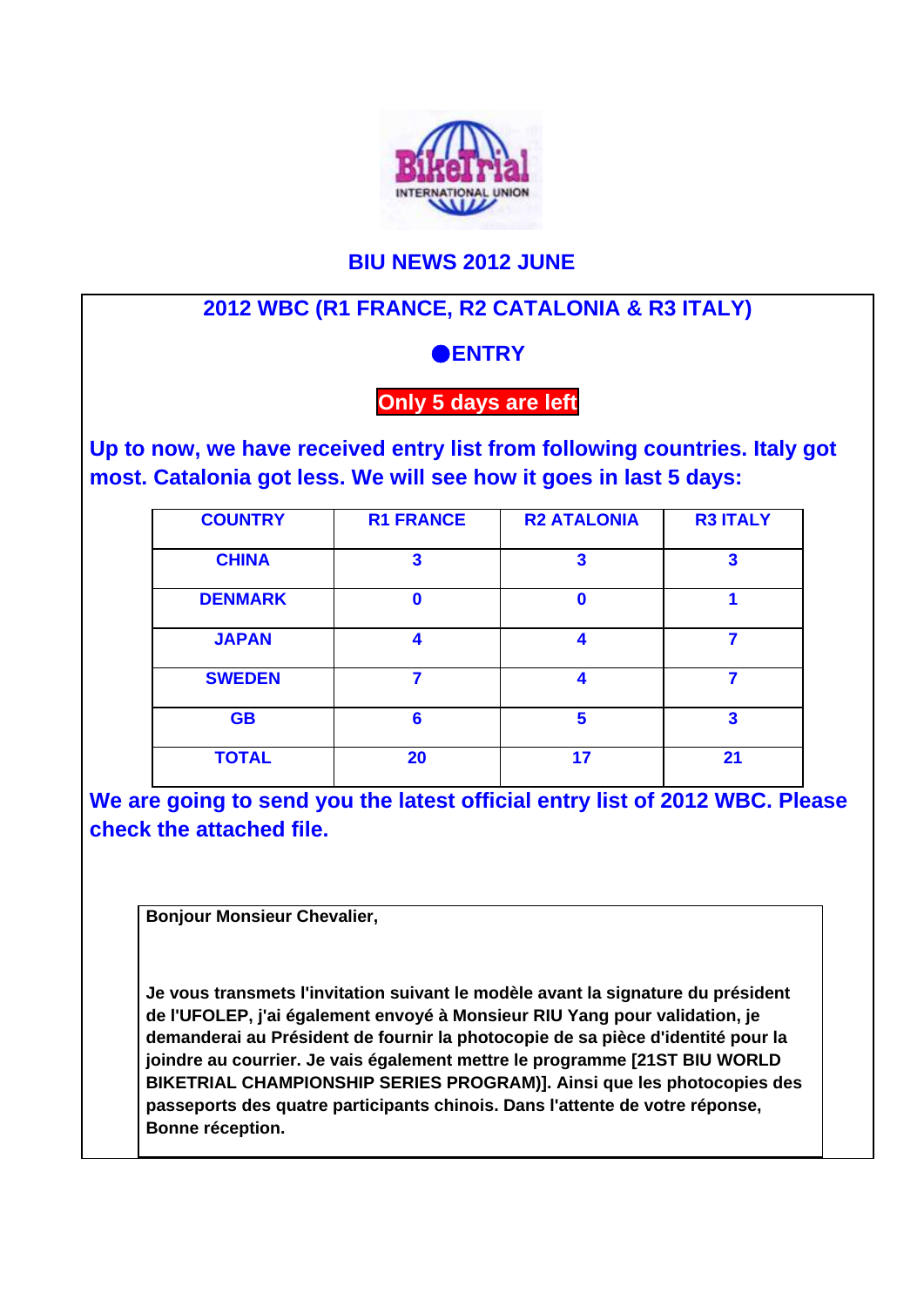| Cordialement. |  |
|---------------|--|
|               |  |

**Dear Sir,**

**I send you the mail and the invitation to the world championship of biketrial which(who) will take place in France for four Chinese participants. Mister IRU Yuang to validate, I send the mail in the afternoon. Want, excuse me for my English. Good reception.**

**Sincerely yours,**

Dear sirs.

This letter is it correct for you..??

Best regards,

JL CHEVALIER

**Dear Jean-Luc,**

**Thanks for your help to Chinese participants.**

**Sincerely yours,**

**Hiro**



**Dear Hiro,**

**Please buy the ticlet to come to Igualada.**

**Best regards**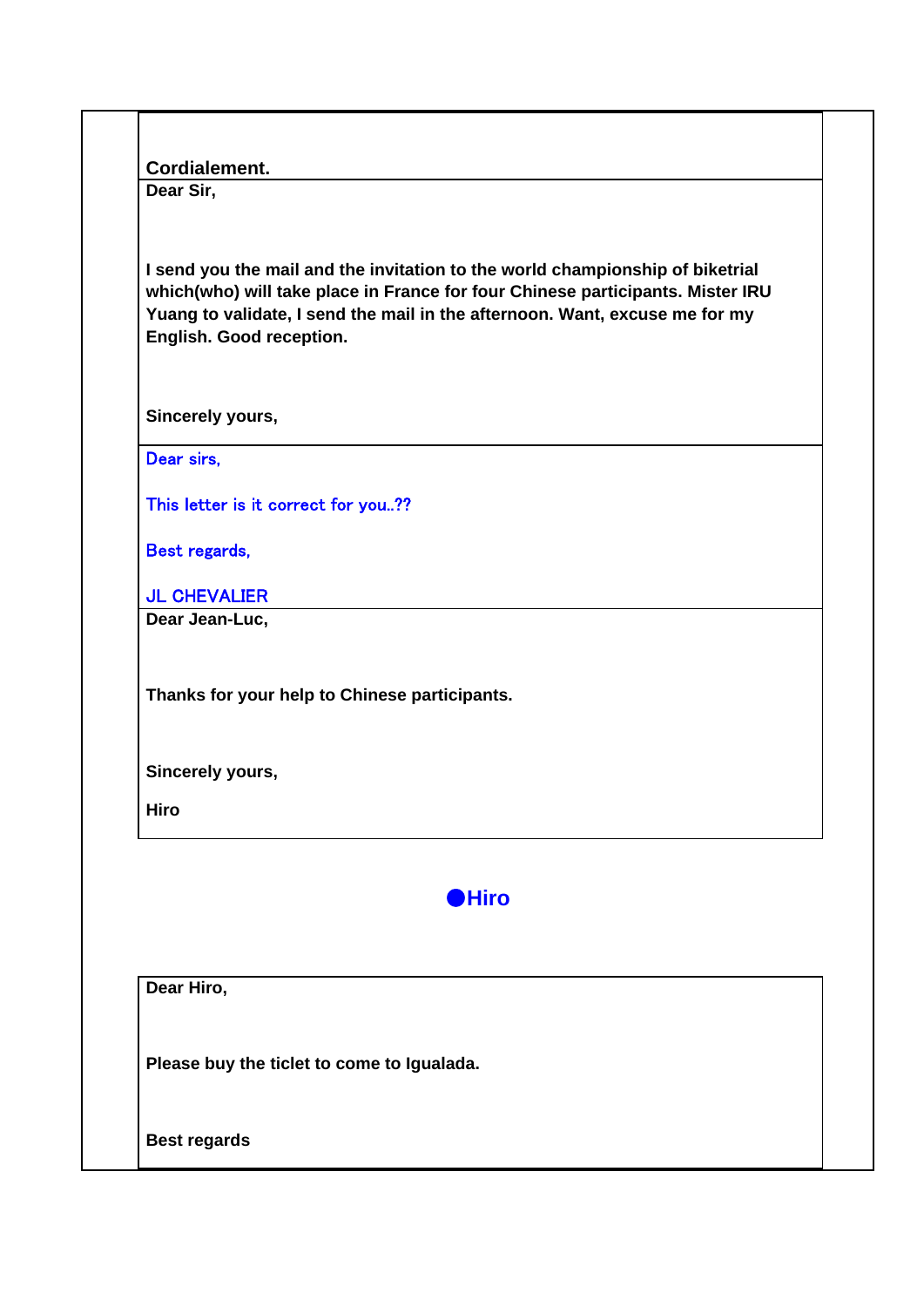| <b>Dear Giuliano,</b><br>I am going to send you my flight plan. Is it okay?<br><b>FLIGHT IN</b><br>31/July<br><b>NAGOYA dep. LH-737 10:10</b><br><b>FRANKFURT arr. 15:30</b><br>FRANKFURT dep. LH-276 17:25<br>MILAN(LIN) arr. 18:35<br><b>FLIGHT OUT</b><br>07/August<br><b>MILAN(LIN) dep. LH-271 10:35</b><br><b>FRANKFURT arr. 12:05</b><br>FRANKFURT dep. LH-736 14:10<br>NAGOYA arr. 08:35 (08/August)<br><b>Sincerely yours,</b><br><b>Hiro</b> | Ot Pi                                                                                                                                                                                                                                       |  |
|--------------------------------------------------------------------------------------------------------------------------------------------------------------------------------------------------------------------------------------------------------------------------------------------------------------------------------------------------------------------------------------------------------------------------------------------------------|---------------------------------------------------------------------------------------------------------------------------------------------------------------------------------------------------------------------------------------------|--|
|                                                                                                                                                                                                                                                                                                                                                                                                                                                        |                                                                                                                                                                                                                                             |  |
|                                                                                                                                                                                                                                                                                                                                                                                                                                                        |                                                                                                                                                                                                                                             |  |
|                                                                                                                                                                                                                                                                                                                                                                                                                                                        |                                                                                                                                                                                                                                             |  |
|                                                                                                                                                                                                                                                                                                                                                                                                                                                        |                                                                                                                                                                                                                                             |  |
|                                                                                                                                                                                                                                                                                                                                                                                                                                                        |                                                                                                                                                                                                                                             |  |
|                                                                                                                                                                                                                                                                                                                                                                                                                                                        |                                                                                                                                                                                                                                             |  |
|                                                                                                                                                                                                                                                                                                                                                                                                                                                        |                                                                                                                                                                                                                                             |  |
|                                                                                                                                                                                                                                                                                                                                                                                                                                                        |                                                                                                                                                                                                                                             |  |
|                                                                                                                                                                                                                                                                                                                                                                                                                                                        |                                                                                                                                                                                                                                             |  |
|                                                                                                                                                                                                                                                                                                                                                                                                                                                        |                                                                                                                                                                                                                                             |  |
|                                                                                                                                                                                                                                                                                                                                                                                                                                                        |                                                                                                                                                                                                                                             |  |
|                                                                                                                                                                                                                                                                                                                                                                                                                                                        |                                                                                                                                                                                                                                             |  |
|                                                                                                                                                                                                                                                                                                                                                                                                                                                        |                                                                                                                                                                                                                                             |  |
|                                                                                                                                                                                                                                                                                                                                                                                                                                                        |                                                                                                                                                                                                                                             |  |
|                                                                                                                                                                                                                                                                                                                                                                                                                                                        |                                                                                                                                                                                                                                             |  |
|                                                                                                                                                                                                                                                                                                                                                                                                                                                        |                                                                                                                                                                                                                                             |  |
|                                                                                                                                                                                                                                                                                                                                                                                                                                                        |                                                                                                                                                                                                                                             |  |
|                                                                                                                                                                                                                                                                                                                                                                                                                                                        | Dear Hiro,                                                                                                                                                                                                                                  |  |
|                                                                                                                                                                                                                                                                                                                                                                                                                                                        |                                                                                                                                                                                                                                             |  |
| for me your schedule time is ok. But Jean Luc Chevalier is a very bad<br>communicator But FRANCE is a VERY great BikeTrial Nation. I am absolutely<br>sure that you will be amazing when you see the organization of the competition in<br>France. Jean Luc and especially Mr. Yannik Duteil (local organizer) will organize a<br><b>INCREDIBLE competition in a VERY GOOD place.</b>                                                                  | Without you WBC is not WBC and you don't can miss in France. The largest<br>number of BikeTrial Rider today is in France. Not in Czech or Spain but in France.<br>Jean Luc is a very bad communicator but a very good organizer. UFOLEP can |  |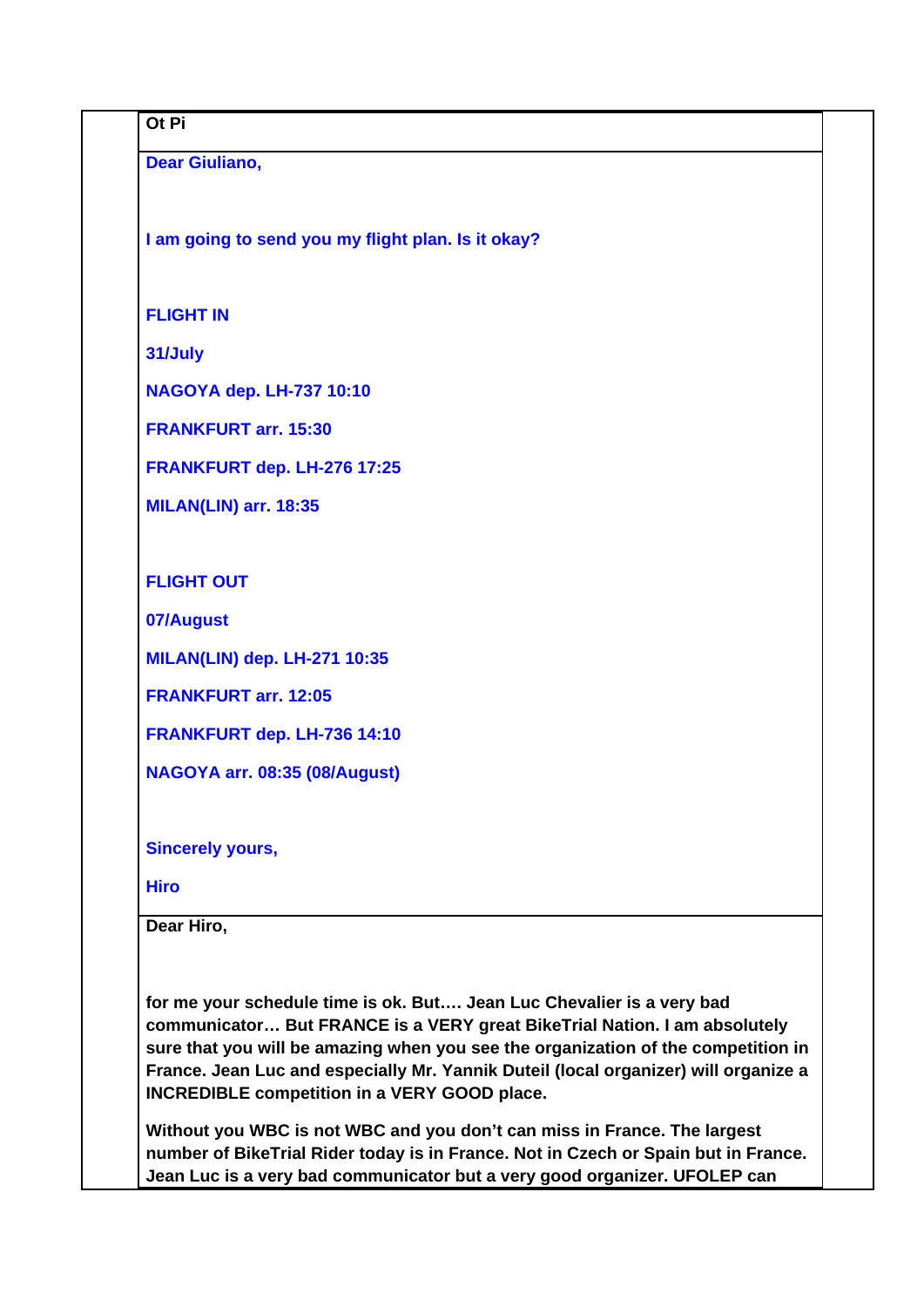**move interest in France and is a very important entity in France. Mr. Yannik work very strong for the Event. Very strong. The European Cup was a success and with this team we are sure WBC will be the same. EBU can try to help you during you stay in Europe. In Italy I can help you with transport and hospitality but try to come for France.** 

**Giuliano**

**Dear Hiro,**

**WBC is coming soon and I have to reply your last e-mail. Thank you for sending it to me. It is a week I was EBC preparing and this week again in my company working. I would like to ask you to reconsider your plan to come to all round of WBC 2012. I spent a lot of my energy with European Cup project last years to find new WBC organizers in Europe. I thing also Pere spent effort to make it in Catalonia which is not easy right now because of economic problems. All those people – organizers expect you to come and appreciate their work for BikeTrial in person from you as the BIU President.**

**I am ready to help you here with all arrangement about your traveling and accommodation. I can also ask and help Lukas Burianek being your assistant during all WBC rounds if it is helpful for you. I cannot come to France and Catalonia for my company reasons but I want to be in Italy for sure. There are coming also riders from Asia and America areas and I think it is necessary to lead Jury in a good way from the first round in France. I am sure that French organizer is able to make a good event and there will not by too many problems to sort it out. They made a good test during EC 2011. Please reconsider it once more again in order we will not lose our long-lasting work. Let me also know any your wish I can be helpful with.**

**Best regards,**

**Libor**

**Dear Biketrisl friends,**

**I have been to all world championship since 1988 except one round in La tour de Scay in 2005 when we had 5 rounds and I explained that I had to be Singapore for their first time WBC R4 event. It was true that my trip was too tight if I gone to France, But actually I could not accept Alan's was. He is a good organizer but he does all the way he likes. I did not feel his respect to our sport and he broke some important rules.**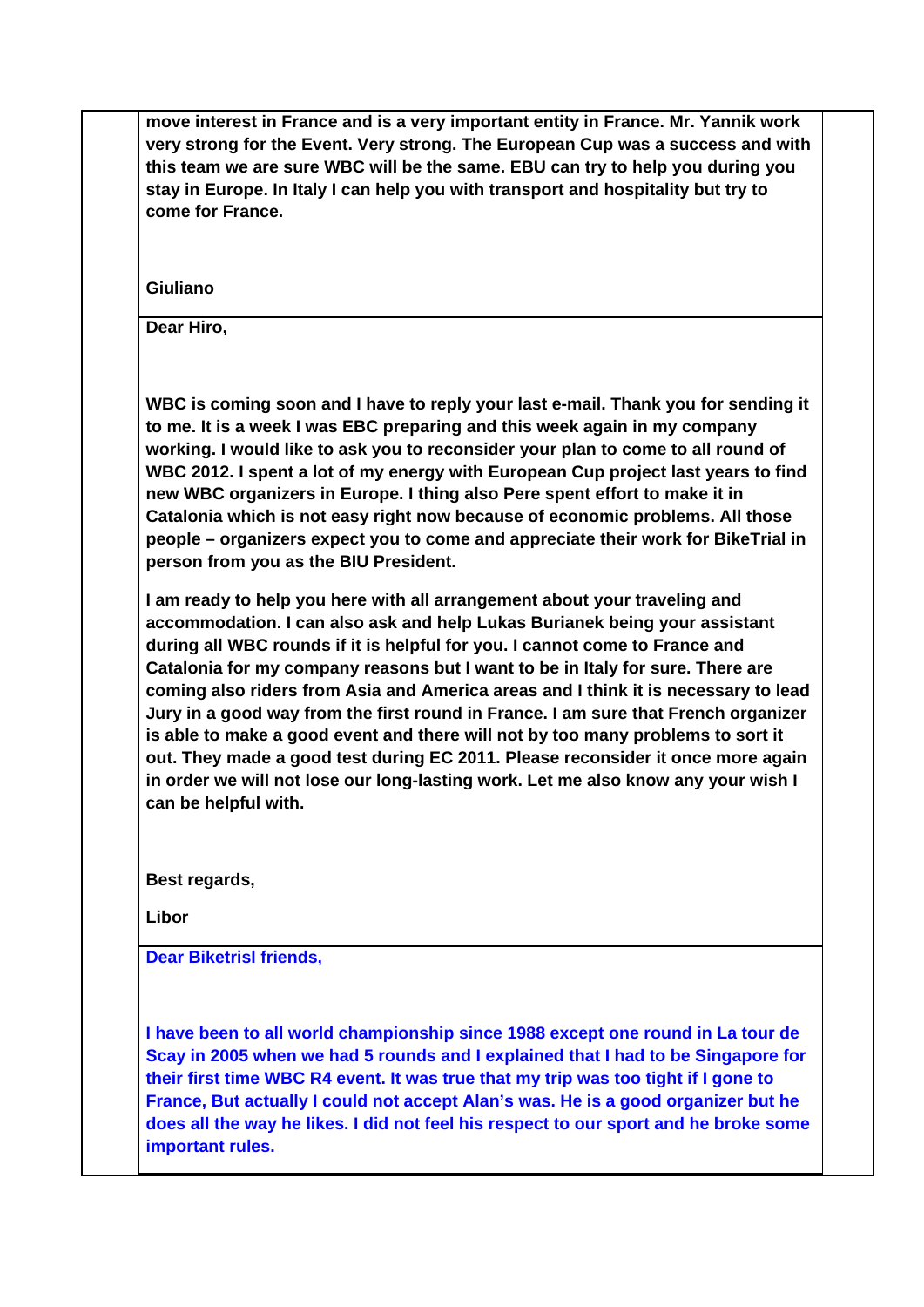**This year, we will make the 21 election for BIU president. That means I am on this post and took care of our sport after Pere Pi resigned UCI and BIU was set up in Czechslovakia. I am glad to work for it and I feel thanks to all delegates supported me for a long time. And now we have ABU and EBU (Thanks Walton and Libor) in those continentals and they support BIU very much.** 

**I am still okay to do my part. And for WBC, I work as the WBC manager to check and help each organization. My mission is to complete each round with success and made a series of WBC complete in each year. I tried to solve problems and keep the competitions in fair for all participants. Assist new comers and work for the final classification for ranking of the year. Prepare diploma and medals for the ceremony in the final. And manage the rules with keep the originality and issue it. Send BIU survey to check promotion in each country belongs to BIU. Set the event calendar. Make agreement for international events. Try to spread our sport as much as I can in the world and help promotion in each country. Try to communicate with all people who support our sport for the future progress. I feel thanks to Jean-Luc for his responsibility to stay with Biketrial still though he is very busy. Thanks to all delegates for their work. I organize my event KC with a new concept as the good sample to show how we should change for better (thanks to Giuliano, Waiton & Jason for coming Japan in March), and try some new possibility like Blind-Biketrial or Push-Biketrial for the people and giving much value to our sport. I do all with my pleasure and I never though I wasted my time. I feel happy to live together with 100% biketrial in last 40 years as a Trial & Biketrial rider, as a promoter, as a coordinator, as a writer, as a video maker, as a importer, as a trainer and minder of my daughter, as the BJU president, as the BIU president. I can say I enjoyed all part.** 

**This year, I took trip to Europe in Feb. The reason was only one. To have meeting with each delegate and the organizations of WBC and get many participants from many countries. France has no interest. Italy understood everything what I wanted to. Catalonia may be do not understand their fault in last 2 years. I really do not worry of each competition because the organizers have experiences and that part is actually no problem I know. In last 3 years, organizers of WBC does not much care about keeping the working schedule of promotion especially to abroad as the international events. As you see a problem of Chinese participants, they have visa problem because they started all work after they got the delayed event information from France and Catalonia. That is why I had to explained it in the meeting and keep our rules in the WBC agreement they signed. It is pity that it was not taken seriously to some people. I do not know if we can have more countries than the last year in Catalonia in last 5 days.** 

**I am sure I will be at the final round in Italy. But now I am thinking about if I should**